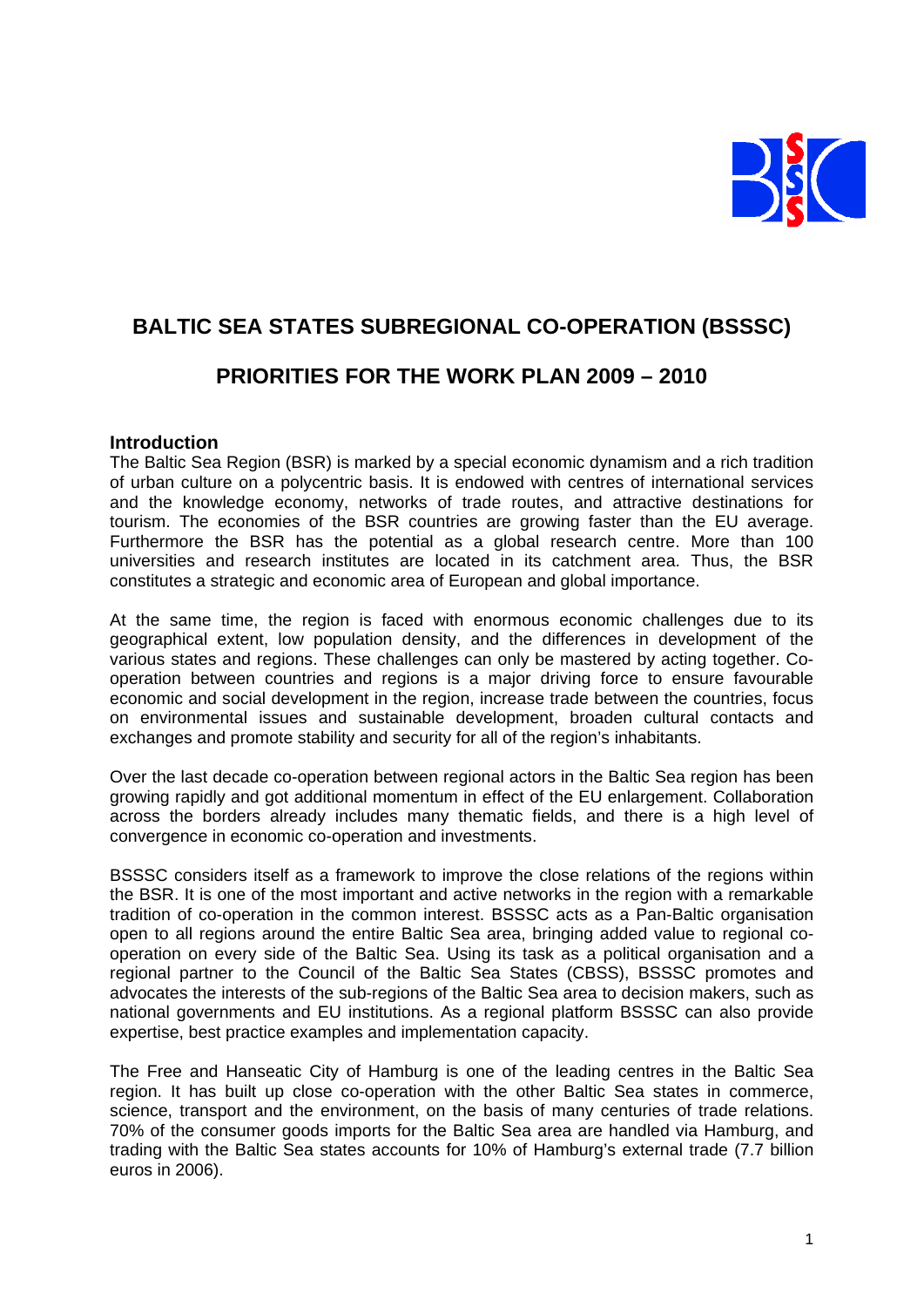The Hamburg Chairmanship intends to continue working on the sound basis which previous chairs have created by their work. To ensure continuity, a Troika is established with the former chair Norway, which provides support in the initial phase, and the region of West Pomerania, the designated chair for 2010 – 2012.

BSSSC will continue to act as a political network organisation open to all regions in the Baltic Sea area bringing added value to regional co-operation on every side of the Baltic Sea. BSSSC will be a co-operation partner to other BSR organisations at the national, regional and local level and will continue to advocate the views of sub-regions to national authorities and EU institutions.

The key objectives for the Hamburg Chairmanship are described in the following. Furthermore, BSSSC will reflect in its work current developments and challenges.

## **Policy areas 2009 – 2010**

## **1. Science and Education**

BSSSC supports the aim of the Lisbon Agenda to "develop the most dynamic and competitive knowledge-based economy in the world capable of sustainable economic growth with more and better jobs and greater social cohesion, and respect for the environment by 2010."

BSSSC regards education and science as key elements for the further development of the Baltic Sea Region. The BSR is home for a number of world-class universities and research institutions. BSSSC will support all efforts to strengthen European research within the BSR by supporting bordercrossing co-operation in the field of science.

BSSSC shall:

- Continue to advocate the co-operation within science based issues as transport and logistics, maritime policy, climate protection and public health.
- Advocate academic co-operation in the BSR promoting the European instruments of funding. The exchange of students as well as that of scientists will be according to the objectives of the Bologna process a main starting point for the creation and the further development of knowledge based societies in the BSR.
- Strongly support co-operation in the field of education. Exchange programmes for pupils and teachers as well as those for apprentices and trainees are important preconditions for mobility within the Baltic Sea Region. BSSSC therefore appreciates the extension of European programmes for regional Co-operation within the field of education.
- Support the exchange of experiences within the field of school management and school organisation hereby using European programmes of funding like Comenius regio.
- Support all efforts to stress the importance of life long learning as a key method of creating knowledge based societies. Being supportive in this field will mean to offer various opportunities and promote the possibilities of the broad diversity of education offered by the partner regions represented by BSSSC.

Main responsibility within the BSSSC Board lies with the Chairmanship.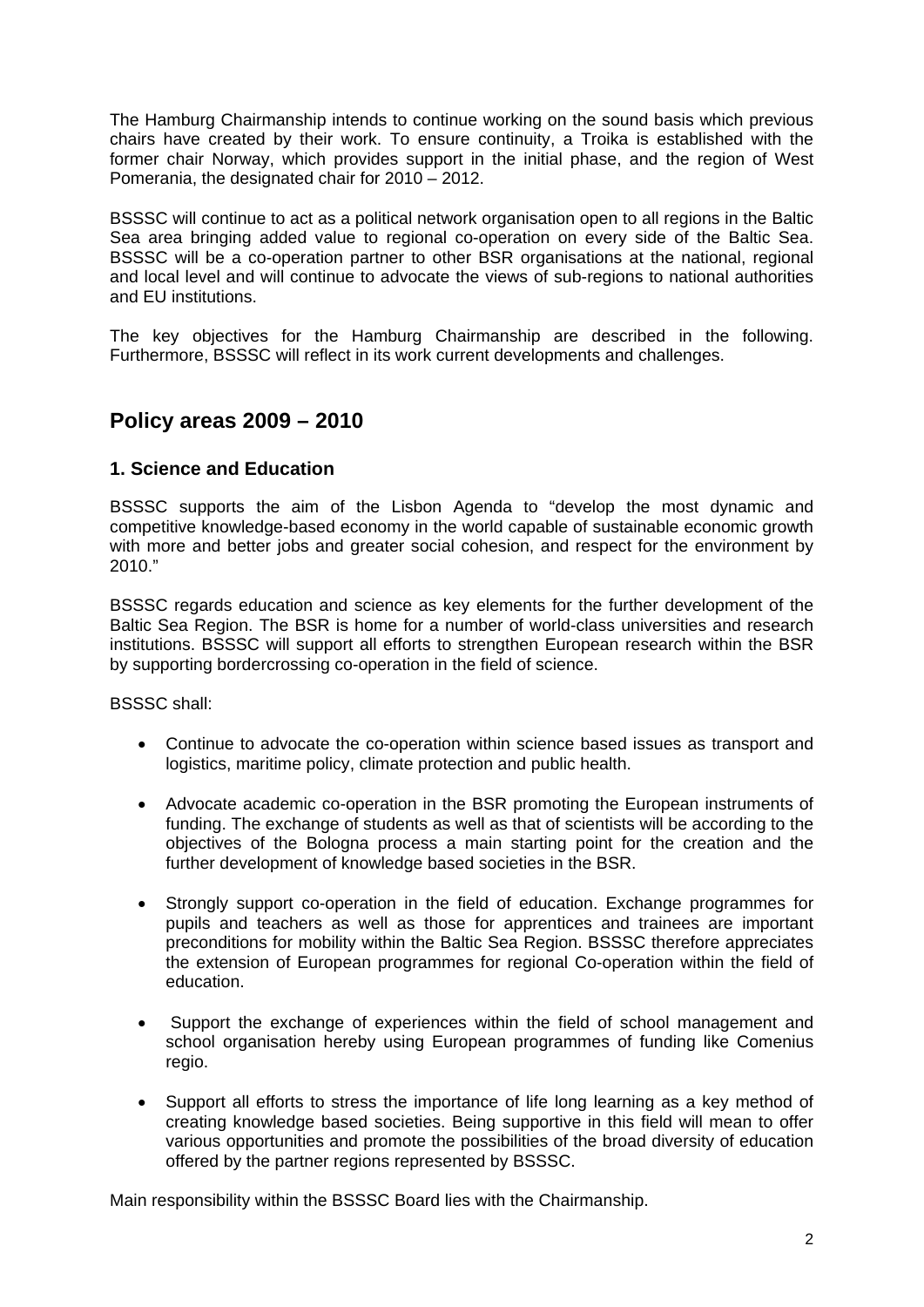## **2. Co-operation in the Baltic Sea Strategy of the EU**

BSSSC welcomes the decision of the European Council to charge the European Commission with the preparation of a draft strategy for the Baltic Sea Region to be adopted under the Swedish Council Presidency in the second half-year of 2009. BSSSC already played an active role in the course of the consultation process, so far. BSSSC recalls the common preparatory work already conducted within the network during the last months and presented to the public on 8 September 2008 in a position paper entitled "A Competitive Region in a Globalised World". The common position paper of BSSSC and other organisations of the Baltic Sea Region indicates concrete areas of action in order to improve the environmental state, to foster prosperity, to enhance accessibility and attractiveness and to ensure security within the Baltic Sea Region.

In the BSSSC Annual Conference 2008 in Kaunas, Lithuania, the discussion on the Baltic Sea Strategy played an important role. As expressed in the Kaunas Resolution, the participants called upon the European Commission to mainstream maritime policy as well as energy and climate policy into the draft strategy. They underlined the importance to identify the authorities and institutions in charge as well as the methods and financial instruments for the implementation of the future EU Strategy. Furthermore, they hold that neighbouring countries such as Norway and Russia should be involved at a rather early stage of the preparations. All contributions of BSSSC to the ongoing consultation on the EU Baltic Sea Strategy will be based upon the BSSSC position paper and the Kaunas Resolution.

As one of the four roundtables along the four pillar structure of the consultation, the first roundtable on "How to make the Baltic Sea Region an Accessible and Attractive Place" took place during the BSSSC Annual Conference in Kaunas. The discussion concentrated in particular on challenges relating to transport and logistics, sufficient and sustainable energy supply, information society and quality of life. BSSSC is convinced that a future EU Baltic Sea Strategy has to give concrete answers in order to tackle these challenges.

BSSSC shall:

- Continue to accompany the drafting and the implementation of the EU Baltic Sea Strategy actively and constructively. In particular, BSSSC will offer a forum for its member regions and other stakeholders involved to discuss content and implementation. The results of the discussion will be transmitted to the EU institutions.
- Organise a board meeting in Brussels during the Swedish Council Presidency in order to assess the possibilities how the EU Baltic Sea Strategy may be made operational through the activities of BSSSC. In this BSSSC will continue to cooperate with the Committee of the Regions under the terms of the co-operation agreement signed in December 2008.
- Help to give young people a voice on the consultation on the EU Strategy. BSSSC promotes the position paper of the BSSSC Youth Network and organises a conference in Hamburg from 3 to 5 February 2009. Young people from all over the Baltic Sea Region including Russia will come to Hamburg in order to express their needs and feelings, since it is their future we are planning for. Delegates will convey the Hamburg Conference outcome to the 2nd Stakeholder Conference in Rostock on 5/6 February.

Main responsibility within the BSSSC Board lies with the Danish Regions.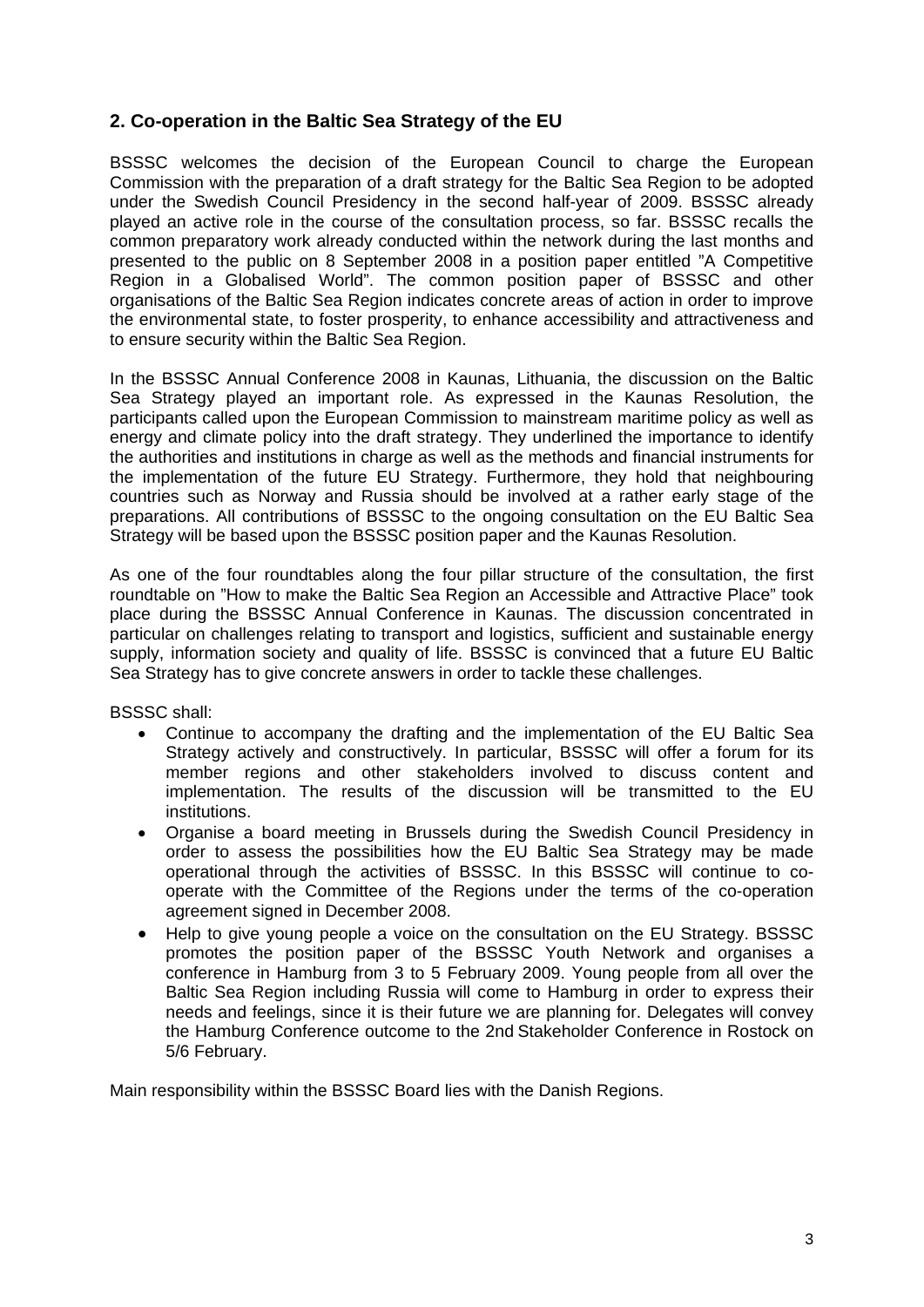## **3. Maritime Policy**

In December 2007 BSSSC submitted an opinion on the EU Commission's Blue Book on European Maritime Policy and its attending Action Plan. BSSSC welcomed the ambitious scheme, stressed the relevance of the integrated approach of the maritime policy and at the same time claimed that greater significance should be given to the restoration and conservation of the marine environment which is vital for the sustainable prosperity of the Baltic Sea Region. BSSSC considers the development of an EU Strategy for the Baltic Sea Region to be a suitable framework for the regional implementation of the European Maritime Policy.

In spring 2008 BSSSC established a Working Group on Maritime Policy, chaired by Schleswig-Holstein/Germany, with currently members from Denmark, Germany, Norway, Poland, Russia and Sweden. The working group sees its task in bringing together the maritime players of the region, formulating a 'regional maritime voice' and initiating or giving support to maritime pilot projects.

BSSSC will continue its commitment for an ambitious implementation of the European Maritime Policy in the Baltic Sea Region and to develop the BSR into Europe's maritime best practice region by 2015.

BSSSC shall:

- Formulate political requirements of the regions towards decision-making bodies at the national and European level in maritime affairs.
- Continue the dialogue with the EU Commission on an appropriate implementation of the European Maritime Policy in the Baltic Sea Region matching the needs and consulting the expertise of the regions.
- Contribute to the implementation of the European Maritime Policy with its Working Group on Maritime Policy at the regional level.
- Support and initiate projects of an integrated maritime policy suitable to mitigate the environmental effects of maritime activities in the region (e.g. the introduction of landbased power supply for ships in all relevant ports of the Baltic Sea region and the introduction of environmentally differentiated fair-way and/or harbour dues, in order to set incentives for the usage of low-sulphur fuels, for a voluntary ban of waste-water discharges, for the usage of land-based power supply and in general for environmentally friendly practice and technologies in BSR shipping).
- Advocate and support the development of an action-oriented plan "Clean Baltic Sea Shipping" as 'flagship project' in the framework of the EU Baltic Sea Strategy.
- Bring together the maritime INTERREG actors of the region in order to support and initiate exemplary maritime INTERREG projects on the occasion of the BSSSC Annual Conference 2009.
- Contribute to raise a common Baltic Sea maritime identity by means of public awareness activities (e.g. on the occasion of the European Maritime Day on 20 May).
- Support the development of a maritime Cluster for the BSR in the framework of INTERREG IV B.
- BSSSC accompanies the project "Baltic Master" which was supported by BSSSC in its realisation phase.

Main responsibility within the BSSSC Board lies with the Schleswig-Holstein Land, Germany.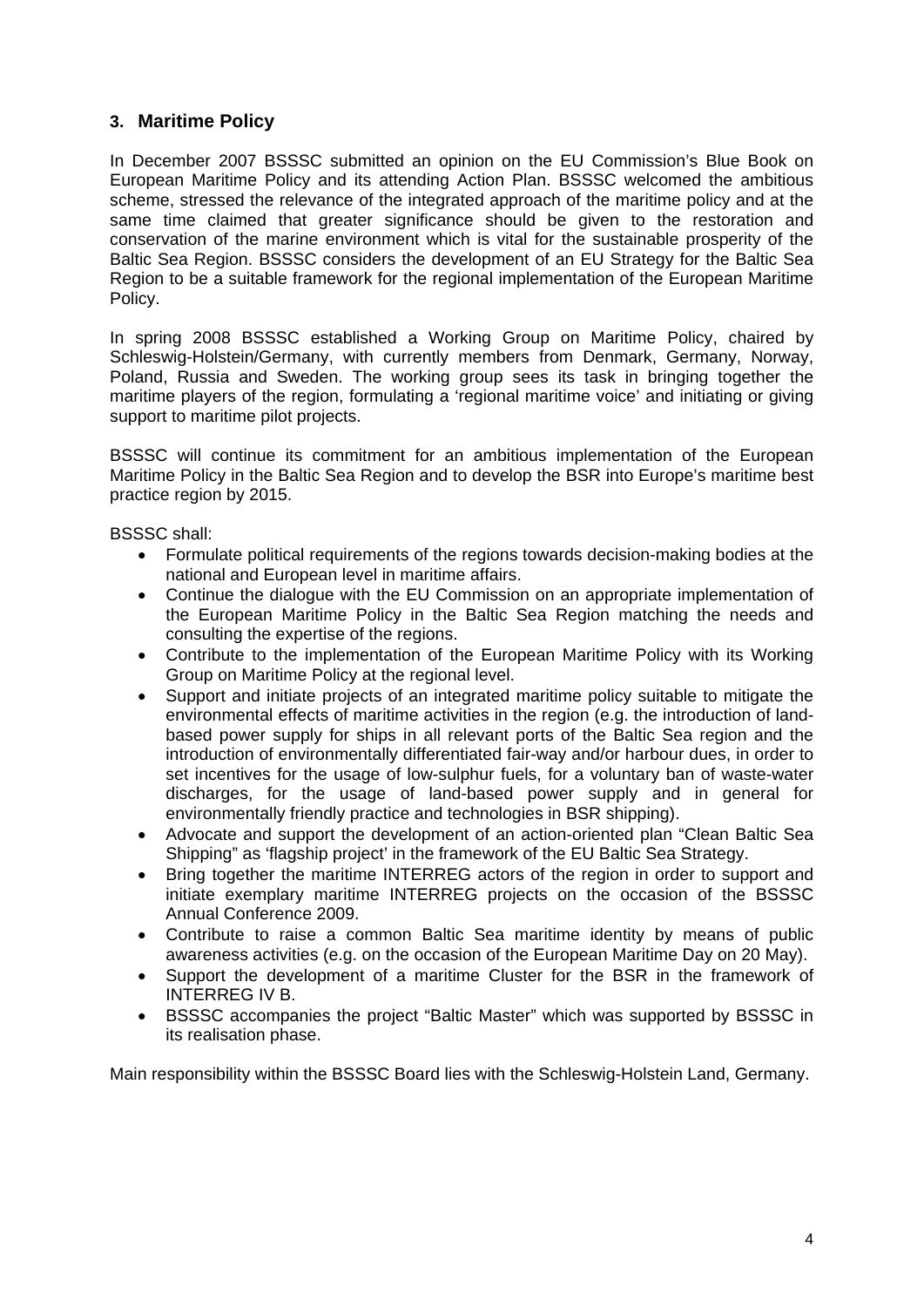## **4. Climate Change and Sustainable Development**

#### **4.1 Sustainable Development**

Sustainable Development is the overarching long-term goal of the European Union as well as for countries and regions. The principles and objectives of sustainable development are economic prosperity, social equity, environment protection and international responsibilities. Sustainable development cannot only be about what governments can do. All stakeholders, regional and local authorities, businesses and citizens in particular, need to be empowered and encouraged to come up with new and innovative ways to address the challenges and seize the opportunities.

BSSSC welcomes the efforts of HELCOM in developing a Baltic Sea Action Plan as an integrated ecosystem-based approach to the management of human activities and to the protection of the whole Baltic Sea area, and calls for a stronger involvement of sub-regions in the action plan.

It is the declared aim of BSSSC to focus on sustainable development in the BSR and to encourage all ongoing activities at the regional and local level.

BSSSC shall:

- Support and contribute to the implementation of the HELCOM Baltic Sea Action Plan.
- Support constructive co-operation between Baltic 21 and BSSSC, in particular through the lighthouse projects of interest to BSSSC and Baltic Sea sub-regions.
- Act as a sub-regional representative in the Senior Official Group of Baltic 21.

#### **4.2 Sustainable Energy and Climate Change**

The future energy - in connection with the serious climate situation – needs to continue to be one of the major challenges for the Baltic Sea Region and call for intensified co-operation. Based on the results from the Annual Conference 2007 in Turku (Finland), BSSSC took the initiative to establish a *Joint Platform on Energy and Climate* in the BSR in February 2008.

Together with other BSR organisations representing the national, regional and local level, BSSSC:

- Underlines the need to coordinate and co-operate on strategies to achieve at least a 20% reduction of greenhouse gas emissions by 2020. To reach such a goal for the BSR, the involvement of local and regional actors is of big importance.
- Recommends strengthening the capacity to support and coordinate Baltic Sea regional energy co-operation and supply security in developing an integrated and optimized regional approach to the energy issues in the Baltic Sea Region, taking into account the various energy mixes of the countries in the Region. For instance by strengthening the commitment to the BASREC co-operation and allocating the appropriate resources to the work.
- Stresses the importance to speed up  $-$  by means of e.g. economic and political instruments – the promotion and actual implementation of renewable energy, energy efficiency and energy savings in all sectors in the Baltic Sea Region, and underlines the positive research, job and business potentials of environmentally friendly technologies.
- Regards special attention to safe conduct and transport of energy via the Baltic Sea of utmost importance to protect the fragile ecosystems of the Baltic and invites all partners involved to implement energy-transport-strategies acceptable for all littoral states of the Baltic Sea.
- Will intensify its cooperation with BALTEX.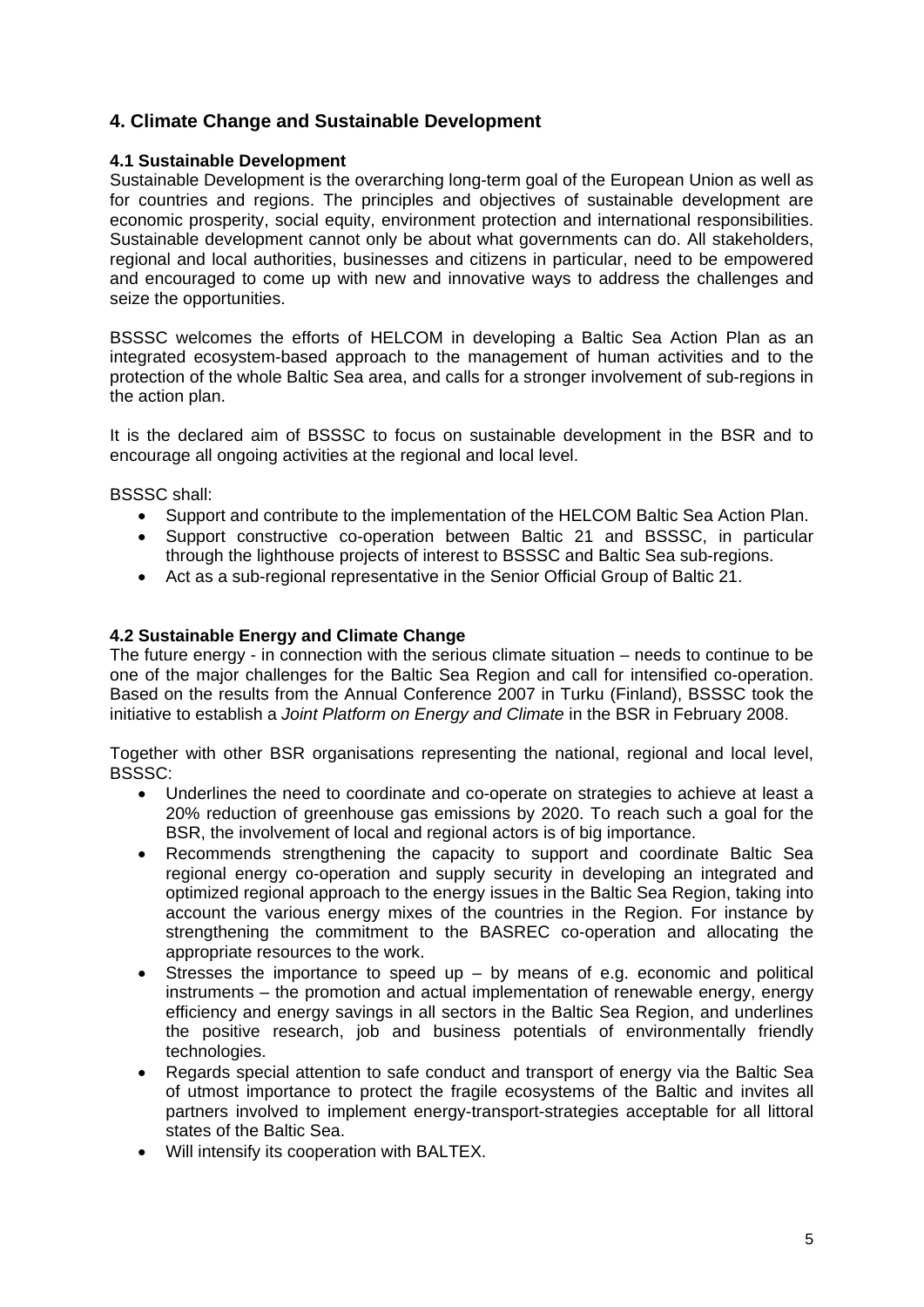The supply of energy as well as the use of energy in relation to climate change will be one of the major challenges in the decades to come. Predicted and prioritised by many, the seriousness of this topic gained adequate attention in Europe and at a global scale only recently. Sustainable energy and the threats of climate change were main topics at the BSSSC Annual Conference 2007 in Turku, Finland.

The acceptance of energy policy by EU institutions as one of the most pressing priorities reflects this development. The different forms of energy supply, the great variations in the use of energy as well as the technological innovation in the energy sector in the European countries contributes to the fact that the EU members and other European countries are forerunners in the process to achieve sustainable production and consumption of energy.

BSSSC welcomes the decision taken by the European Council in March 2007 to undertake major efforts in Europe to cope with climate change until the year 2020 and underlines that the necessary changes will not occur by themselves but must be addressed at a political level – also by regional and local authorities.

BSSSC shall contribute to the further development and implementation of this process. Thus, the annual conference in 2009 in Sealand, Danmark will focus on how regions cope with the challenge of climate change. It will serve to give a special regional input to the following UN climate summit in Copenhagen.

BSSSC accompanies the project "New Bridges" which was supported by BSSSC in its realisation phase.

Main responsibility within the BSSSC Board for the Joint Platform on Energy and Climate lies with the Eastern Norway County Network.

## **5. Youth**

Being a cornerstone of future development in the Baltic Sea Region, youth policy is given high priority by BSSSC. Youth exchange and youth initiatives are important factors for creating a common space of successful co-operation in the BSR. The main goals of the Working Group Youth Policy (WGYP) are: Solidarity and co-operation, democracy and participation, mobility and full growth of young persons.

Objectives in 2009-2010 are:

- Realize the influence of young people to the EU Baltic Sea Strategy in a real "Nothing about us, without us" way
- Development of a youth view as part of the EU Baltic Sea Strategy
- Including a youth dimension / youth mainstreaming into the EU Baltic Sea Strategy
- Using the Structured Dialogue as tool for including stakeholders from the local, regional, national and supra-national level into the process

BSSSC shall:

- Plan and carry out a youth conference in Hamburg in February 2009 which involves participants from:
	- BSSSC- Working Group on Youth Policy and the BSSSC-Youth Network
	- UBC- Commission on Youth and UBC-Youth Network
	- CBSS-Working/Expert Group on Youth Affairs (meaning the national ministries dealing with youth policy of the Baltic Sea states)
	- the National Youth Councils of the Baltic Sea states and the Baltic Youth Forum (as the Forum of international co-operation of the Baltic Sea Youth Councils)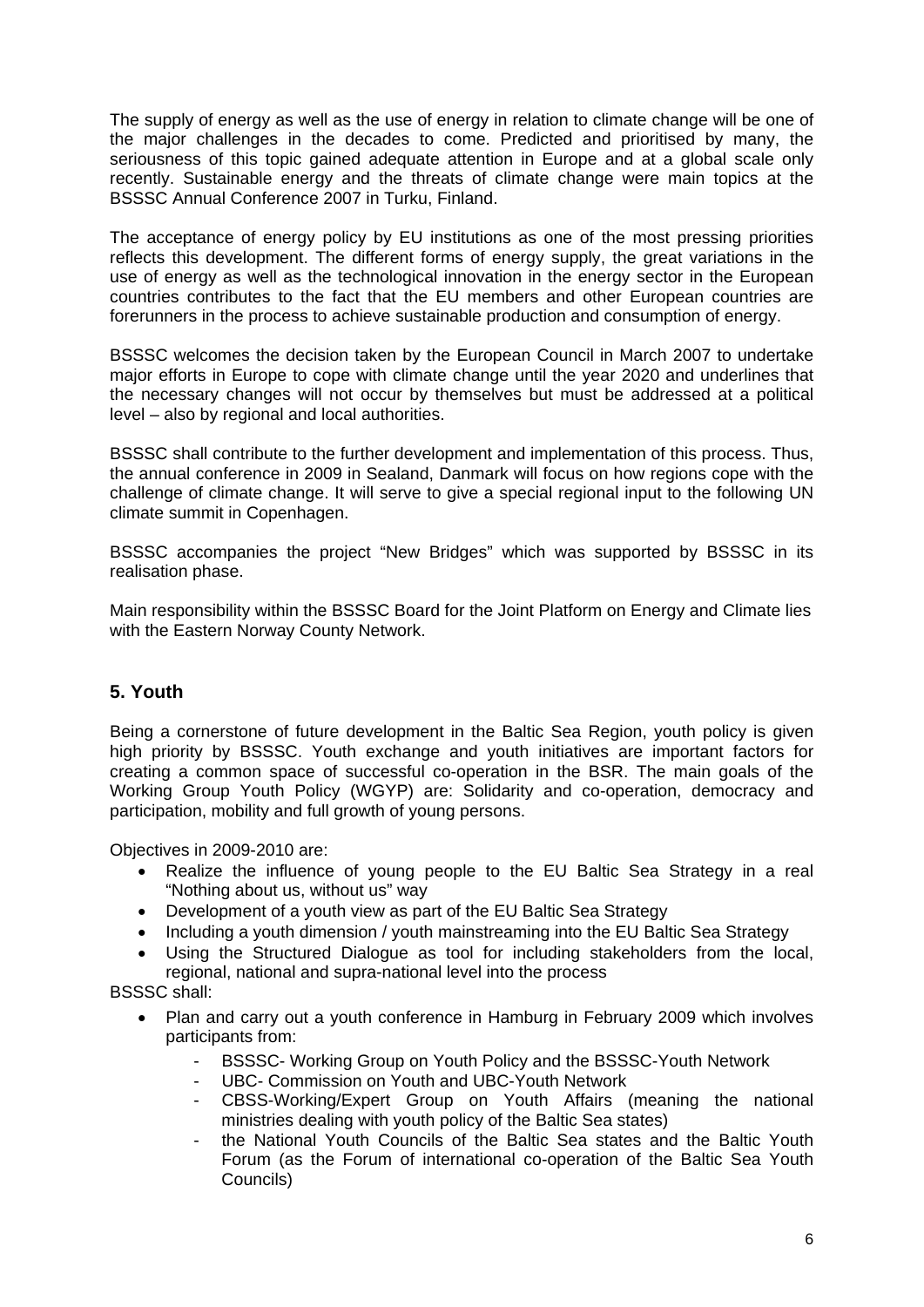- the National Agencies for the EU-Youth in Action Programme of the Baltic Sea countries
- The EU DG Education and Culture
- Participate and support the CBSS Conference on Youth Empowerment in Copenhagen, Denmark, in May 2009
- Plan and carry out a youth workshop on youth participation and sustainable lifestyles in Region Zealand, Denmark, 12-14 October 2009
- Encourage the youth network to plan and organize the campaign to fight against racism, xenophobia and discrimination. Racism, xenophobia and discrimination are Phenomenon still present in Europe. BSR representatives shall actively contribute to the EU policy in that aspect (EU Youth Ministers Declaration on racism and intolerance) and BSSSC youth Policy (BSSSC paper on Integrated Youth Policy for the Baltic Sea Region).
- Apply for the "Youth in Action" EU programme. The project will give young participants the possibility of actively using their voice at political meetings and seminars, at the BSSSC Board meetings and the BSSSC Annual Conferences.

Main responsibility within the BSSSC will be on the WG Youth Policy and the youth coordinator (West Pomeranian Region, Poland).

## **6. Better use of EU Programmes for projects in the BSR**

EU funding has an important function in achieving the policy goals for the Baltic Sea Region. EU financial programmes successfully stimulate economic growth, scientific progress and social change in the Baltic Sea Region. Therefore, BSSSC will promote the more effective use of structural funds and action programmes. At the same time, BSSSC will develop strategies to influence the contents and goals of EU programmes and thereby support the interests of the Baltic Sea regions

BSSSC puts its emphasis on:

- The structural funds programmes have to remain closely linked to the Lisbon strategy and the Gothenburg agenda and continuously focus on improved sustainable economic growth, competitiveness and job creation. In this respect, BSSSC welcomes that the whole EU territory remains eligible for structural funds support. Outside the Convergence regions, the Regional Competitiveness and Employment Objective aims at strengthening competitiveness, attractiveness and employment through innovation, the promotion of the knowledge society, entrepreneurship, the protection of the environment, improved accessibility of the programmes and investments in the human workforce.
- In particular on the programmes covered by the European Territorial Co-operation Objective which offers the potential to enhance economic growth, exchange best practices and to benefit the whole Baltic Sea Region. Challenges of geographically handicapped areas, like the sparsely populated northern areas, are to be taken into account through the territorial cohesion concept. Active participation in the Baltic Sea Region Programme remains therefore an important task for the region.
- EU programmes have to take into account the need to co-operate with all states bordering the Baltic Sea. Due to the existing links, the Baltic Sea Region could function as a model region regarding projects between EU-members and nonmember states, e. g. Russia. In order to allow such co-operation to be intensified, EU funding programmes should be opened to non-member states step by step. Interoperability between ERDF and ENPI continues to be a crucial factor for the functioning of this co-operation.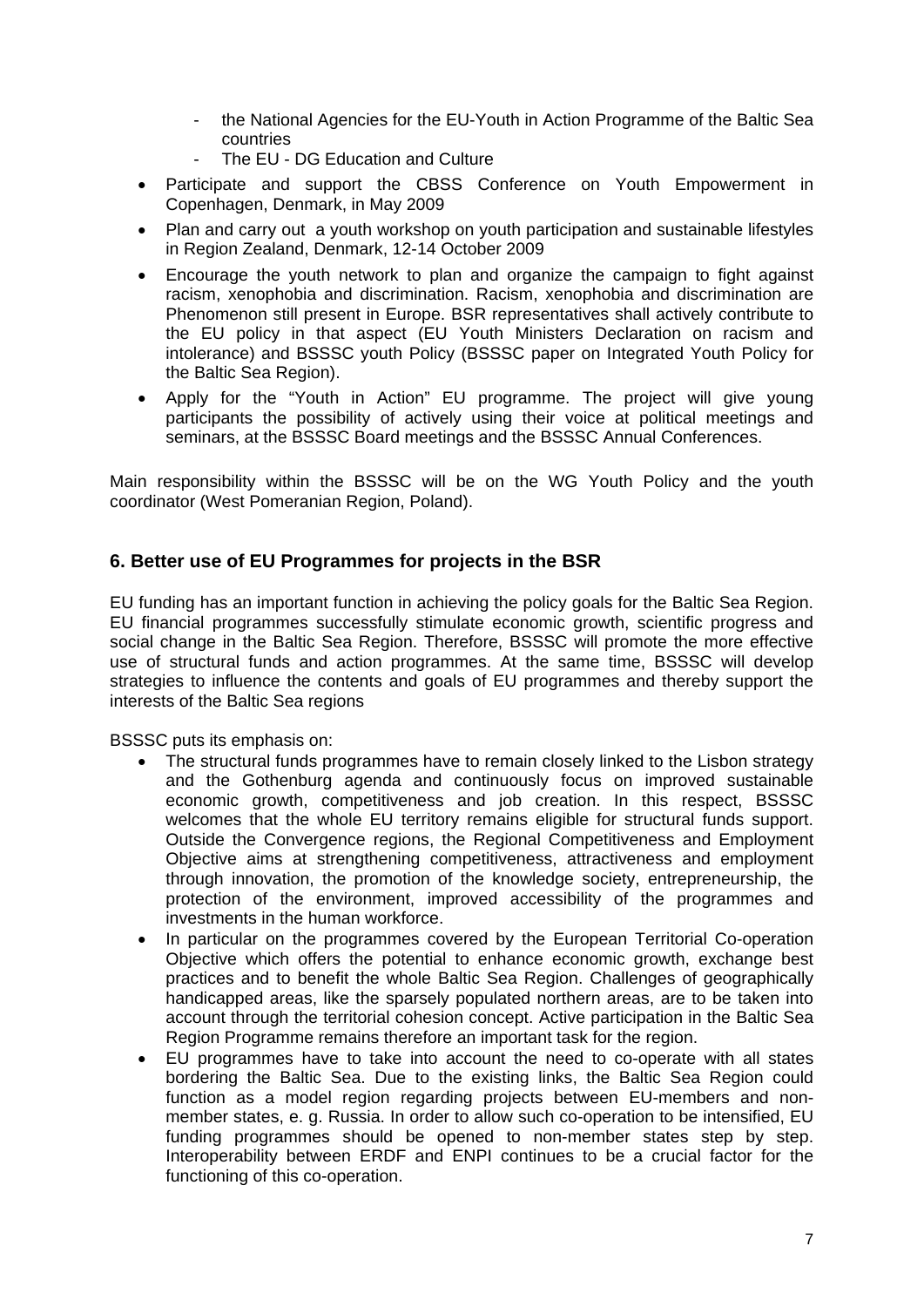- The establishment of networks and cluster structures should be promoted to generate growth, synergy effects and a high competitiveness.
- Projects to be supported shall include the co-operation between metropolitan regions, the co-operation between rural areas and the co-operation between metropolitan regions and rural areas.
- EU funding programmes should take up a more project-oriented approach.
- The user friendliness of EU funding programmes should be improved, especially for transnational projects.
- Public awareness for innovative projects should be raised in order to stimulate the regional and European identity of the Baltic Sea region.

Main responsibility within the BSSSC Board lies with the Chairmanship and the Brussels Antenna.

## **7. Public Health and Quality of Life**

Europeans value quality of life. They want to enjoy prosperity, a clean environment, good health, social protection and equity. They want this not only for themselves, but for the generations to come. Along with the rest of Europe, the Baltic Sea Region is facing big challenges when it comes to an ageing population, migration of young people from rural areas to the cities, unemployment, increase in alcohol and drug abuse, mental illness and lifestyle diseases. Sustainable development is closely linked to quality of life and to the wellbeing of people.

To meet these challenges joint and co-ordinated actions, involving national and regional authorities and international organisations, are strongly needed.

BSSSC has become a partner in the NDPHS (Northern Dimension Partnership in Public Health and Social Well-being), and intends to establish a Working Group on Public Health. Through this BSSSC would like to intensify co-operation in the field of social and health development in each particular region to improve capacity to set priorities in public health and social well-being, encourage participation in the international activities in the whole Northern Dimension area and get access to the specific tools designed by NDPHS (Pipeline and Project Data Base), which will contribute to improved opportunities in partner search and donors funding for those initiating and implementing projects in the field of Public Health and Social Well-being in BSSSC's sub-regions.

Another field of co-operation shall be communicable diseases and antibiotic resistance. BSSSC plans to establish a working group for this topic.

Main responsibility within the BSSSC Board lies with Stockholm County Council

The Baltic Sea Network for Product Safety will work closely together with BSSSC during the Hamburg Chairmanship. Being an organisation of market monitoring authorities set up at the initiative of Hamburg, the Baltic Sea Network for Product Safety is intended to help continue and improve the establishment of equal competitive conditions and the implementation of EU consumer protection policy goals in the BSR. The Network is creating a "best practice example" in the framework of an EU funded project for co-operation with the customs authorities, and thus contributing to harmonised and effective market monitoring, consumer protection and competitive conditions for the economy. Additionally the Baltic Sea Network for Product Safety aims at an improved exchange of relevant information in order to warn consumers and trade institutions of unsafe products and to update them about changes in law.

Main responsibility within the BSSSC Board lies with the Chairmanship.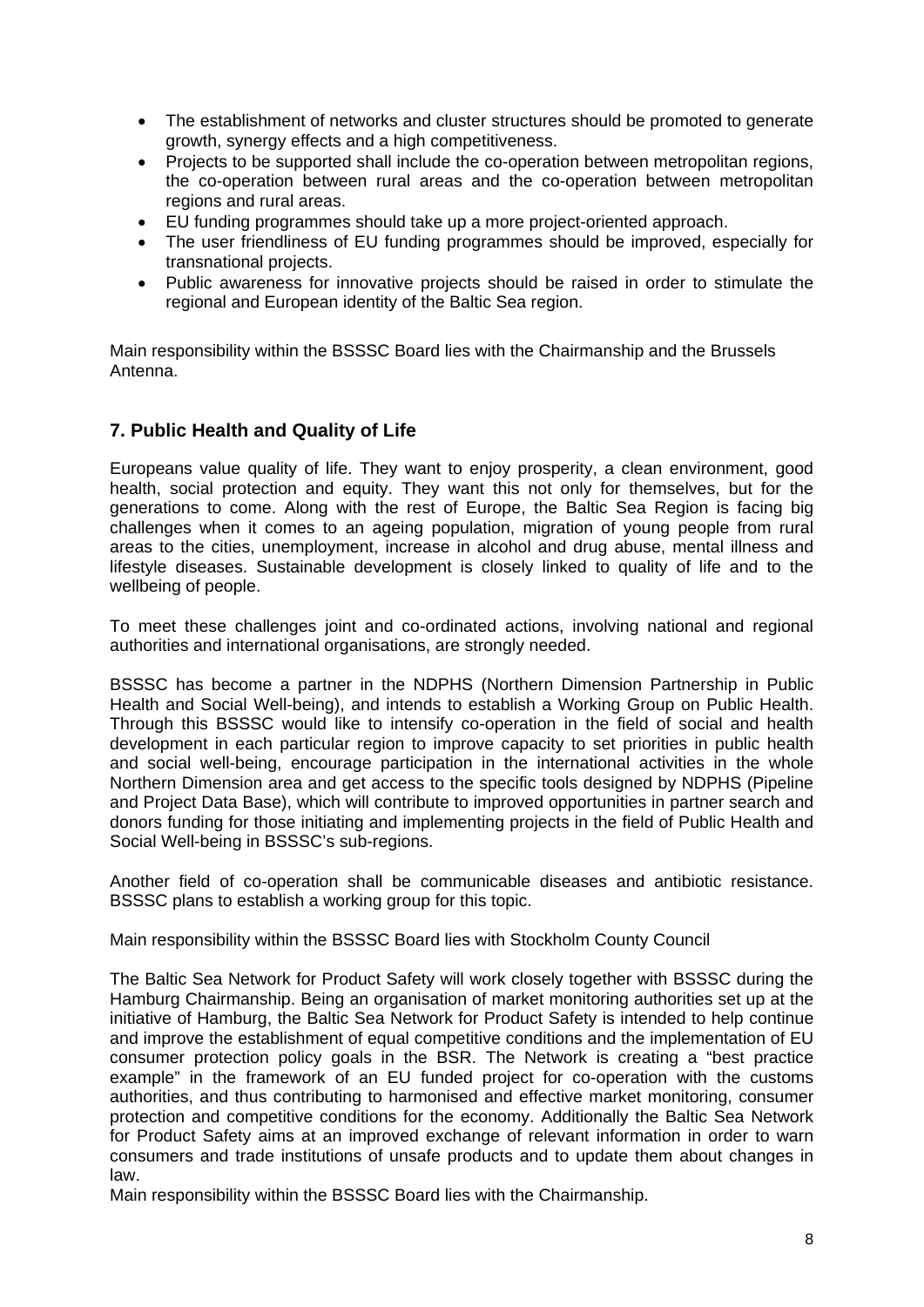## **8. Co-operation with Russia**

BSSSC underlines that the potential of the Baltic Sea Region can only be fully developed in co-operation with Russia, as Russia participates in the positive development of the Region. Russia plays a significant role in the practical regional and cross-border co-operation as a close neighbour, and therefore is an integrated part of the Baltic Sea Region Strategy.

Co-operation on equal terms and mutual understanding are crucial for a good neighbourship in the BSR. BSSSC has successfully focused on strengthening the involvement of Russian sub-regions and actors in the work of the organisation. The Hamburg Chairmanship wants to emphasise this again and offers longtime experience with Russian partners. A special effort will be made – making use of the Hanse-Office in St. Petersburg - to involve the Russian partners in the Northwest Region in co-operations, projects and the shaping of opinion in the Baltic Sea Region.

BSSSC shall:

- Encourage and support concrete actions or projects involving regional and local levels with regions in North West Russia using the new ENPI programs as operational tools means to implement regional development projects.
- Support the involvement of Kaliningrad region into the BSR co-operation.

Main responsibility within the BSSSC Board lies with the Chairmanship.

#### **8.1 Northern Dimension**

BSSSC advocatea the development of a "regional dimension" within the Northern Dimension Policy Framework and contribute to a consultation process on how to integrate the regional/sub-national level into the Northern Dimension concept and encourage the Steering Group to conduct such a process.

The Political Declaration on the Northern Dimension Policy and the Northern Dimension Policy Framework Document gave the Northern Dimension a new platform of co-operation between the EU member states, Russia, Norway and Iceland.

Based on the intention of the Northern Dimension (ND) to involve as many actors and stakeholders as possible in the co-operation, BSSSC has advocated a regional dimension within the ND framework. As a result of BSSSC's engagement, a questionnaire was developed to find out what forms of co-operation are taking place at the regional level in North-east Europe today and, even more important, what objectives and priorities would regional actors appreciate to follow and realise. The Steering Group ND asked BSSSC to help conducting this consultation process on behalf of the Steering Group.

## **9. Transport and Infrastructure**

BSSSC continues to support the development of the project "TransBaltic – Towards an integrated transport system in the Baltic Sea Region" as a flagship-project in the framework of the EU Baltic Sea Strategy.

Main responsibility within the BSSSC Board lies with the region of: Skane.

#### Contribution from Hamburg:

The *Amber Coast Transport Initiative* (ACTI) aims to open up the untapped hinterland transport potential of the Baltic States, Kaliningrad Oblast and Poland towards Belarus (including Western Russia and Northern Ukraine). In close co-operation of the policy level (e.g. Transport Ministries), administrative structures (e.g. Port Authorities, Customs), supported by commercial entities (e.g. private multi-modal transport operators) the initiative